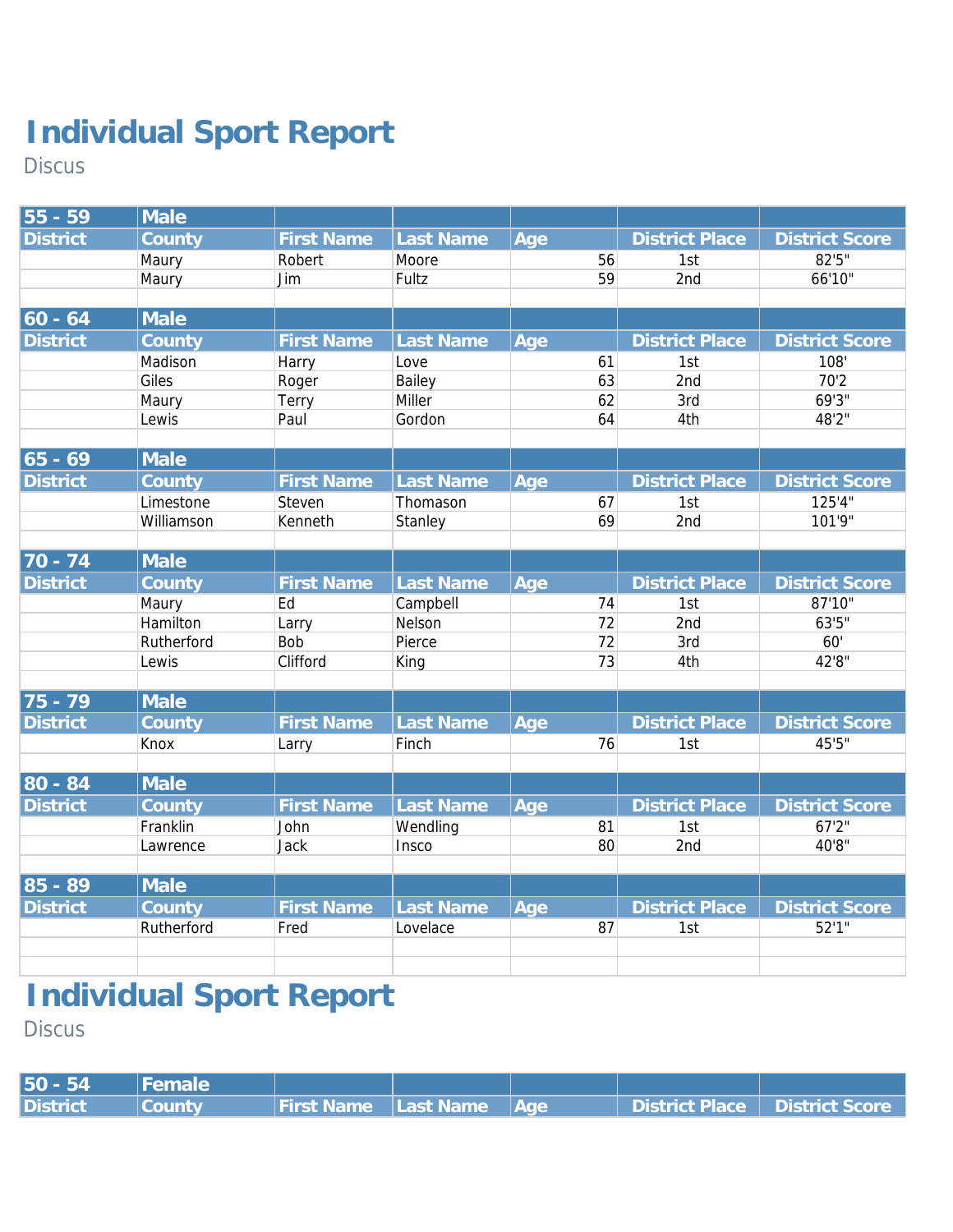|                 | Bedford    | Sharon            | Peoples   |     | 53 | 1st                   | 46'5"                 |
|-----------------|------------|-------------------|-----------|-----|----|-----------------------|-----------------------|
|                 |            |                   |           |     |    |                       |                       |
| $60 - 64$       | Female     |                   |           |     |    |                       |                       |
| <b>District</b> | County     | <b>First Name</b> | Last Name | Age |    | <b>District Place</b> | <b>District Score</b> |
|                 | Maury      | Mary              | Campbell  |     | 62 | 1st                   | 42'8"                 |
|                 | Bedford    | Susie             | Henderson |     | 64 | 2 <sub>nd</sub>       | 42'2                  |
|                 | Lawrence   | Carol             | Sherman   |     | 64 | 3rd                   | 30'4"                 |
|                 |            |                   |           |     |    |                       |                       |
| $65 - 69$       | Female     |                   |           |     |    |                       |                       |
| <b>District</b> | County     | <b>First Name</b> | Last Name | Age |    | <b>District Place</b> | <b>District Score</b> |
|                 | Williamson | Cheryl            | Stanley   |     | 66 | 1st                   | 57'10"                |
|                 | Hickman    | Diane             | Garrett   |     | 69 | 2 <sub>nd</sub>       | 31'3''                |

| $70 - 74$       | <b>Female</b>  |                   |           |     |                       |                       |
|-----------------|----------------|-------------------|-----------|-----|-----------------------|-----------------------|
| <b>District</b> | County         | <b>First Name</b> | Last Name | Age | <b>District Place</b> | <b>District Score</b> |
|                 | Maury          | Rebecca           | Moore     | 73  | 1st                   | 35'3''                |
|                 | Maury          | Gladys            | West      | 73  | 2nd                   | 30'6"                 |
|                 | Maury          | Judie             | Williams  | 71  | 3rd                   | 29'8"                 |
|                 | Lawrence       | Barbara           | Morgan    | 70  | 4th                   | 25'4"                 |
|                 |                |                   |           |     |                       |                       |
| 80 - 84         | <b> Female</b> |                   |           |     |                       |                       |
| <b>District</b> | County         | <b>First Name</b> | Last Name | Aqe | <b>District Place</b> | <b>District Score</b> |
|                 | Maury          | Patricia          | Mullen    | 81  | 1st                   | 47'                   |

| $85 - 89$       | Female   |                   |           |             |                |                       |
|-----------------|----------|-------------------|-----------|-------------|----------------|-----------------------|
| <b>District</b> | zountv   | <b>First Name</b> | Last Name | <b>A</b> de | District Place | <b>District Score</b> |
|                 | Lawrence | Ruth              | Brown     | 89          | 1st            | 20'5"                 |

| $90 -$<br>-94   | Female   |                    |            |      |                |                       |
|-----------------|----------|--------------------|------------|------|----------------|-----------------------|
| <b>District</b> | zountv   | <b>First Namer</b> | ILast Name | lAae | District Place | <b>District Score</b> |
|                 | Lawrence | Hazel              | Violet     | 90   | 1st            | 15'4"                 |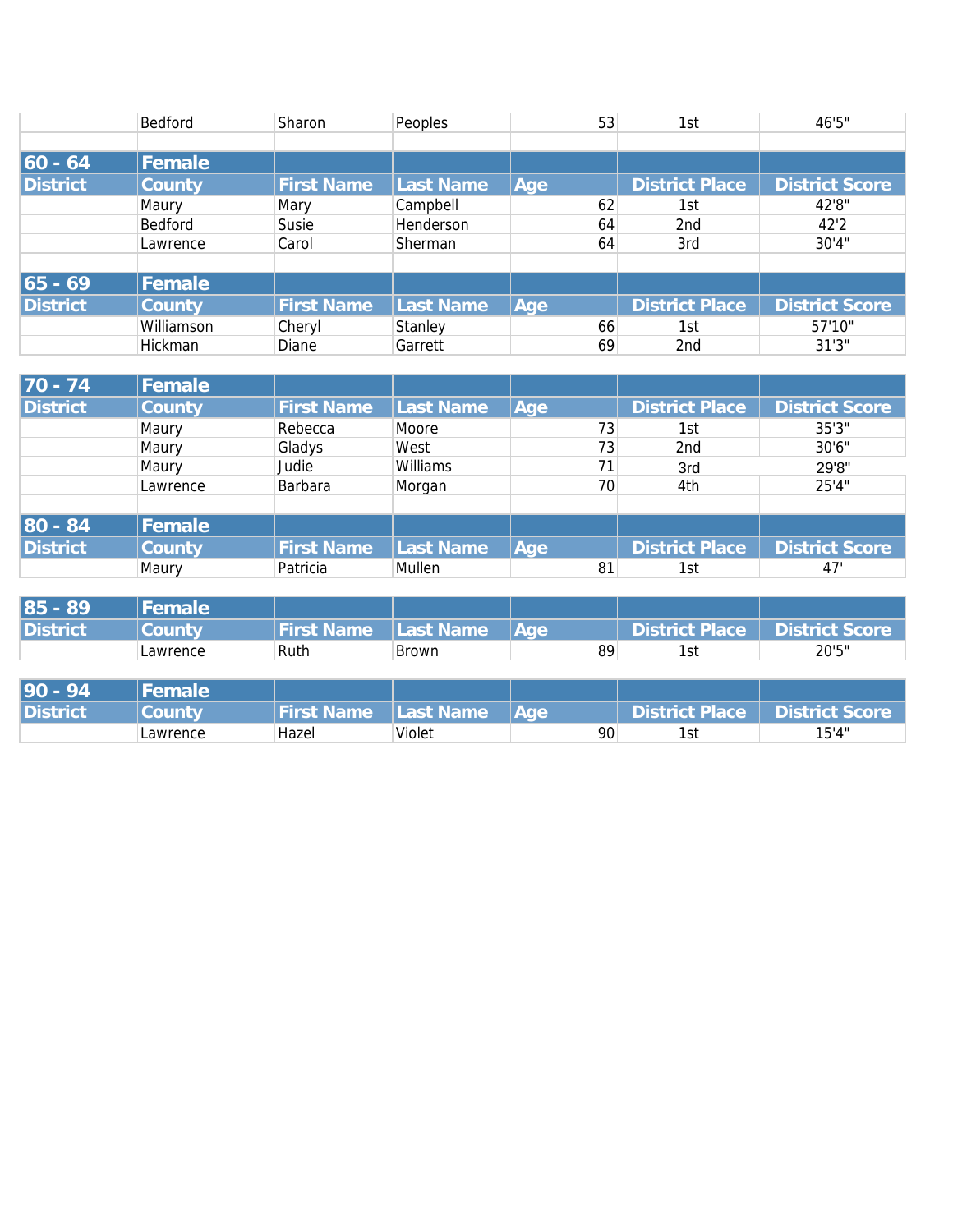Javelin

| 50 - 54         | Female         |                   |                  |     |          |                       |                                |
|-----------------|----------------|-------------------|------------------|-----|----------|-----------------------|--------------------------------|
| <b>District</b> | County         | <b>First Name</b> | Last Name        | Age |          | <b>District Place</b> | <b>District Score</b>          |
|                 | Bedford        | Sharon            | Peoples          |     | 53       | 1st                   | 53'9"                          |
|                 |                |                   |                  |     |          |                       |                                |
| $ 60 - 64$      | Female         |                   |                  |     |          |                       |                                |
| <b>District</b> | County         | <b>First Name</b> | Last Name        | Age |          | <b>District Place</b> | <b>District Score</b>          |
|                 | Bedford        | Susie             | Henderson        |     | 64       | 1st                   | 38'7''                         |
|                 | Maury          | Mary              | Campbell         |     | 62       | 2nd                   | 29'11"                         |
|                 | Lawrence       | Carol             | Sherman          |     | 64       | 3rd                   |                                |
|                 |                |                   |                  |     |          |                       |                                |
| $ 65 - 69$      | Female         |                   |                  |     |          |                       |                                |
| <b>District</b> | County         | <b>First Name</b> | <b>Last Name</b> | Age |          | <b>District Place</b> | <b>District Score</b>          |
|                 | Williamson     | Cheryl            | Stanley          |     | 66       | 1st                   | 32'11"                         |
|                 | Hickman        | Diane             | Garrett          |     | 69       | 2nd                   | 29'2"                          |
| $70 - 74$       | Female         |                   |                  |     |          |                       |                                |
| <b>District</b> |                | <b>First Name</b> |                  |     |          |                       |                                |
|                 | County         |                   | Last Name        | Age |          | <b>District Place</b> | <b>District Score</b><br>27'8" |
|                 | Maury<br>Maury | Gladys<br>Rebecca | West<br>Moore    |     | 73<br>73 | 1st<br>2nd            | 23'7"                          |
|                 | Maury          | Judie             | Williams         |     | 71       | 3rd                   | 20'3"                          |
|                 | Lawrence       | Barbara           | Morgan           |     | 70       | 4th                   | 20'                            |
|                 |                |                   |                  |     |          |                       |                                |
| 75 - 79         | Female         |                   |                  |     |          |                       |                                |
| <b>District</b> | County         | <b>First Name</b> | Last Name        | Age |          | <b>District Place</b> | <b>District Score</b>          |
|                 | Lawrence       | Marlene           | Smalley          |     | 78       | 1st                   | 17'7''                         |
|                 | Lawrence       | Catherine         | Franks           |     | 75       | 2nd                   | 16'                            |
|                 |                |                   |                  |     |          |                       |                                |
| 80 - 84         | Female         |                   |                  |     |          |                       |                                |
| <b>District</b> | County         | <b>First Name</b> | <b>Last Name</b> | Age |          | <b>District Place</b> | <b>District Score</b>          |
|                 | Maury          | Patricia          | Mullen           |     | 81       | 1st                   | 32'1''                         |
| $85 - 89$       | Female         |                   |                  |     |          |                       |                                |
| <b>District</b> | County         | <b>First Name</b> | Last Name        | Age |          | <b>District Place</b> | <b>District Score</b>          |
|                 | Lawrence       | Ruth              | <b>Brown</b>     |     | 89       | 1st                   | 12'1''                         |
|                 |                |                   |                  |     |          |                       |                                |
| $90 - 94$       | Female         |                   |                  |     |          |                       |                                |
| <b>District</b> | County         | <b>First Name</b> | Last Name        | Age |          | <b>District Place</b> | <b>District Score</b>          |
|                 | Hickman        | Brownie           | Mayberry         |     | 94       | 1st                   | 10'4"                          |
|                 | Lawrence       | Hazel             | Violet           |     | 90       | 2nd                   | 10'2''                         |

# **Individual Sport Report**

Javelin

| 55 - 59  | Male   |                             |             |                                 |
|----------|--------|-----------------------------|-------------|---------------------------------|
| District | Countv | <b>First Name</b> Last Name | <b>NAGE</b> | District Place   District Score |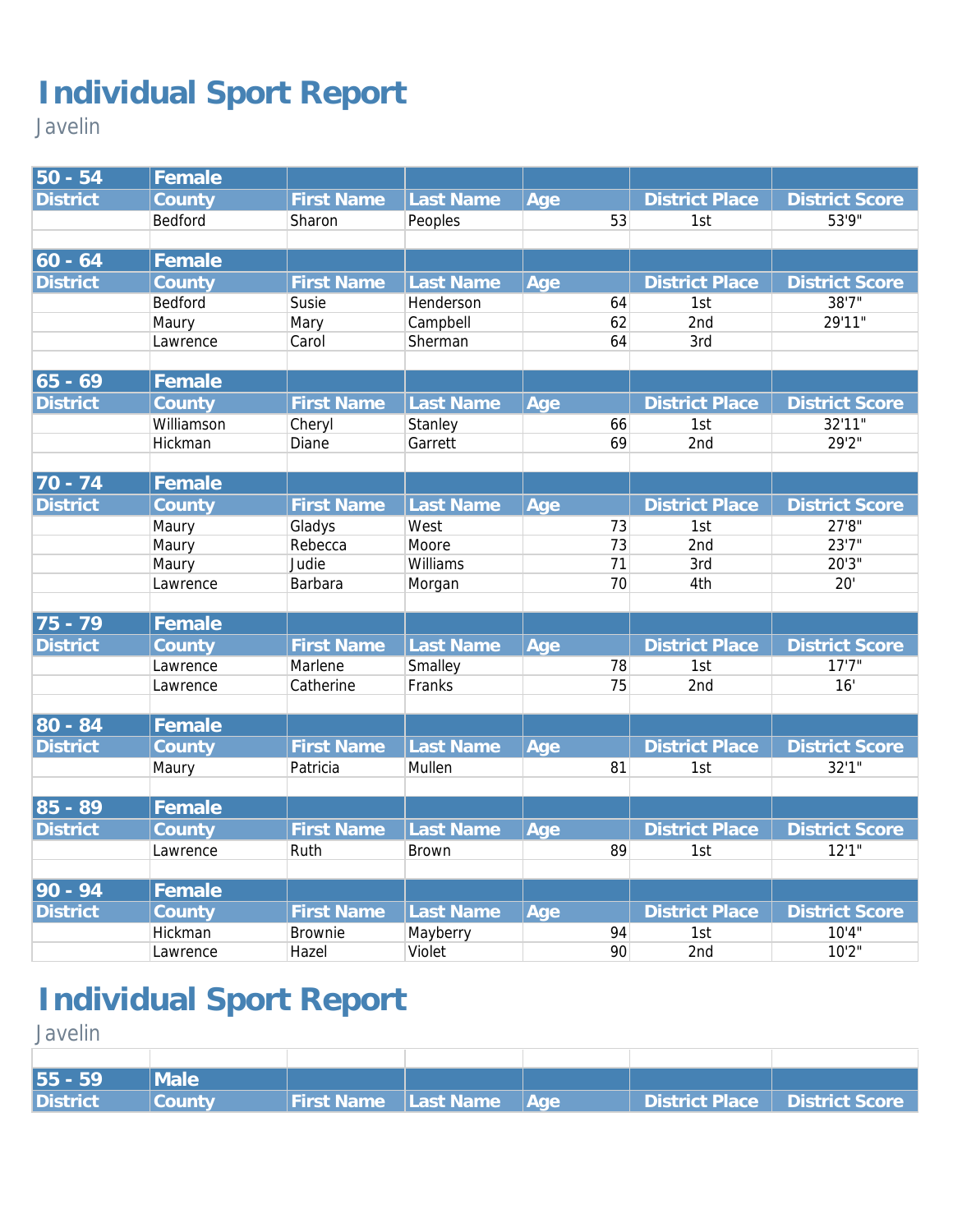| ⊪Maur | -<br>.nori<br>. Rr | ⊣Moor∕      | $-$<br>JU  | $\sim$<br>، ت | 101<br>oo |
|-------|--------------------|-------------|------------|---------------|-----------|
| ⊪Maur | <br>Jim            | -<br>⊺⊦ult∠ | - -<br>. . | 2nd           | 2101<br>. |

| 60 - 64  | <b>Male</b> |                   |                   |     |                 |                       |
|----------|-------------|-------------------|-------------------|-----|-----------------|-----------------------|
| District | County      | <b>First Name</b> | <b>ILast Name</b> | Age | District Place  | <b>District Score</b> |
|          | Madison     | Harry             | Love              | 61  | 1st             | 82'8''                |
|          | Giles       | Roger             | Bailey            | 63  | 2 <sub>nd</sub> | 67'3''                |
|          | Maury       | Terry             | Miller            | 62  | 3rd             | 56'11"                |
|          | Giles       | Rocky             | Nelson            | 63  | 4th             | 55'1"                 |

| 65 - 69         | <i><b>Male</b></i> |                   |            |            |                 |                       |
|-----------------|--------------------|-------------------|------------|------------|-----------------|-----------------------|
| <b>District</b> | County             | <b>First Name</b> | ILast Name | <b>Aae</b> | District Place  | <b>District Score</b> |
|                 | Limestone          | Steven            | Thomason   | 67         | 1st             | 95'10                 |
|                 | Williamson         | Kenneth           | Stanley    | 69         | 2 <sub>nd</sub> | 77'11"                |

| 170 - 74        | Male       |            |           |                 |                |                       |
|-----------------|------------|------------|-----------|-----------------|----------------|-----------------------|
| <b>District</b> | County     | First Name | Last Name | Age             | District Place | <b>District Score</b> |
|                 | Maury      | Ed         | Campbell  | 74              | 1st            | 78'1"                 |
|                 | Hamilton   | Larry      | Nelson    | 72              | 2nd            | 65'3"                 |
|                 | Rutherford | <b>Bob</b> | Pierce    | 72 <sub>1</sub> | 3rd            | 49'1"                 |
|                 | Lewis      | Clifford   | King      | 73              | 4th            | 37'2"                 |

| 175 - 79 | <b>Male</b> |                             |       |             |     |                                 |
|----------|-------------|-----------------------------|-------|-------------|-----|---------------------------------|
| District | ICountv     | <b>First Name</b> Last Name |       | <b>NAGE</b> |     | District Place   District Score |
|          | Knox        | Larry                       | Finch | 76          | 1st | 26'7"                           |

| 80 - 84         | <b>Male</b>   |                   |           |     |                       |                       |
|-----------------|---------------|-------------------|-----------|-----|-----------------------|-----------------------|
| <b>District</b> | <b>County</b> | <b>First Name</b> | Last Name | Age | <b>District Place</b> | <b>District Score</b> |
|                 | Franklin      | John              | Wendling  | 81  | 1st                   | 68'4"                 |
|                 | Lawrence      | Jack              | Insco     | 80  | 2 <sub>nd</sub>       | 40'5"                 |
|                 |               |                   |           |     |                       |                       |
| 85 - 89         | <b>Male</b>   |                   |           |     |                       |                       |
| <b>District</b> | <b>County</b> | <b>First Name</b> | Last Name | Age | <b>District Place</b> | <b>District Score</b> |
|                 | Rutherford    | Fred              | Lovelace  | 87  | 1st                   | 34'4''                |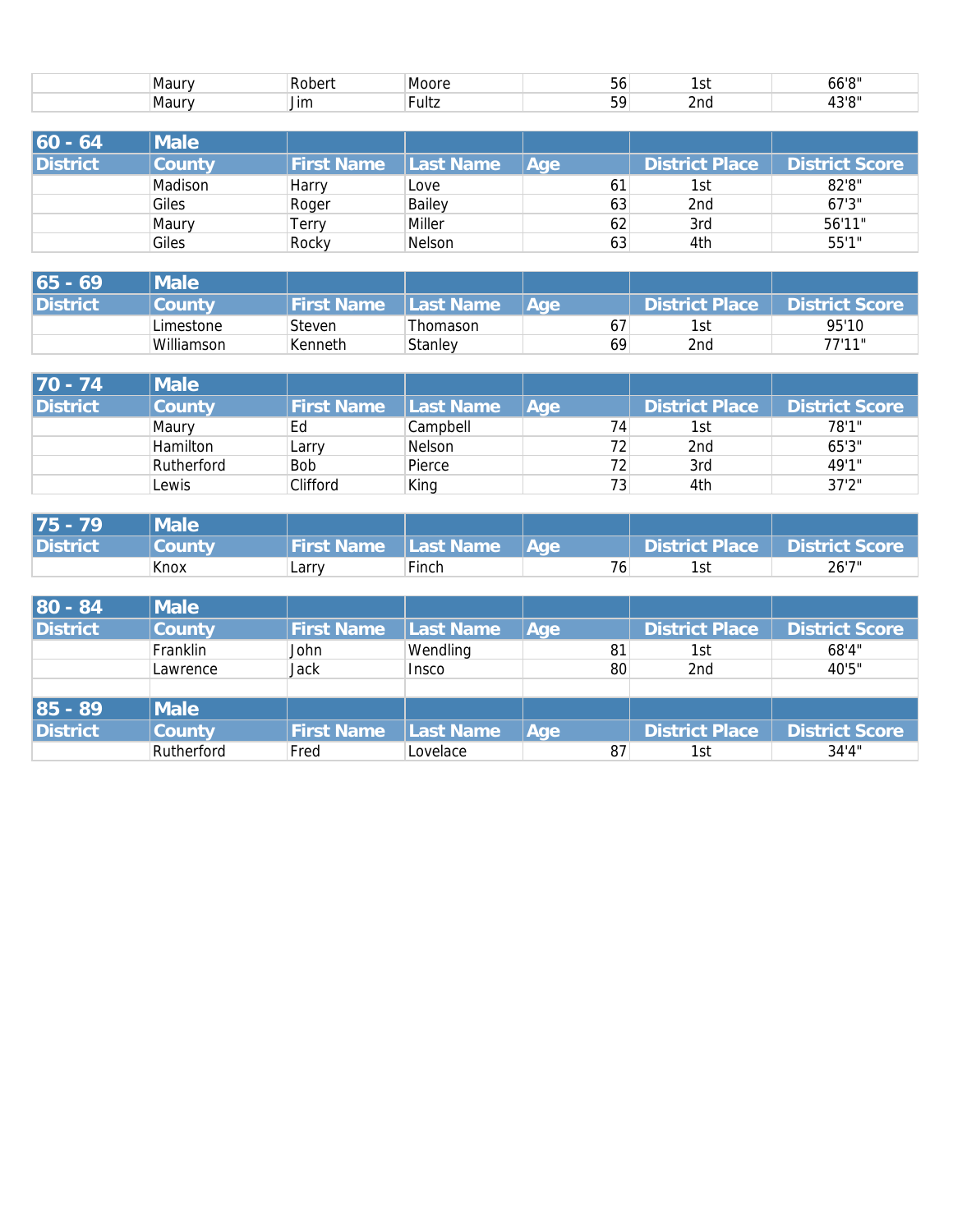Shotput

| 55 - 59         | Male    |                   |           |     |    |                       |                       |
|-----------------|---------|-------------------|-----------|-----|----|-----------------------|-----------------------|
| <b>District</b> | County  | <b>First Name</b> | Last Name | Age |    | <b>District Place</b> | <b>District Score</b> |
|                 | Maury   | Robert            | Moore     |     | 56 | 1st                   | 28'5"                 |
|                 | Maury   | Jim               | Fultz     |     | 59 | 2 <sub>nd</sub>       | 22'9"                 |
|                 |         |                   |           |     |    |                       |                       |
| $ 60 - 64 $     | Male    |                   |           |     |    |                       |                       |
| <b>District</b> | County  | <b>First Name</b> | Last Name | Age |    | <b>District Place</b> | <b>District Score</b> |
|                 | Madison | Harry             | Love      |     | 61 | 1st                   | 41'9"                 |
|                 | Maury   | Terry             | Miller    |     | 62 | 2nd                   | 26'9"                 |
|                 | Giles   | Rocky             | Nelson    |     | 63 | 3rd                   | 22'                   |
|                 | Lewis   | Paul              | Gordon    |     | 64 | 4th                   | 20'1"                 |

| $65 - 69$       | Male       |                   |           |     |                       |                       |
|-----------------|------------|-------------------|-----------|-----|-----------------------|-----------------------|
| <b>District</b> | County     | <b>First Name</b> | Last Name | Age | <b>District Place</b> | <b>District Score</b> |
|                 | Limestone  | Steven            | Thomason  | 67  | 1st                   | 38'11"                |
|                 | Williamson | Kenneth           | Stanley   | 69  | 2nd                   | 31'7''                |
|                 |            |                   |           |     |                       |                       |
| $70 - 74$       | Male       |                   |           |     |                       |                       |
| <b>District</b> | County     | <b>First Name</b> | Last Name | Age | <b>District Place</b> | <b>District Score</b> |
|                 | Maury      | Ed                | Campbell  | 74  | 1st                   | 28'8"                 |
|                 | Hamilton   | Larry             | Nelson    | 72  | 2nd                   | 26'9"                 |
|                 | Rutherford | Bob               | Pierce    | 72  | 3rd                   | 22'11"                |
|                 | Lewis      | Clifford          | King      | 73  | 4th                   | 15'                   |
|                 |            |                   |           |     |                       |                       |
| $75 - 79$       | Male       |                   |           |     |                       |                       |
| <b>District</b> | County     | <b>First Name</b> | Last Name | Age | <b>District Place</b> | <b>District Score</b> |
|                 | Knox       | Larry             | Finch     | 76  | 1st                   | 19'11"                |
|                 |            |                   |           |     |                       |                       |
| 80 - 84         | Male       |                   |           |     |                       |                       |
| <b>District</b> | County     | <b>First Name</b> | Last Name | Age | <b>District Place</b> | <b>District Score</b> |
|                 | Franklin   | John              | Wendling  | 81  | 1st                   | 25'5"                 |
|                 |            |                   |           |     |                       |                       |
| 85 - 89         | Male       |                   |           |     |                       |                       |
| <b>District</b> | County     | <b>First Name</b> | Last Name | Age | <b>District Place</b> | <b>District Score</b> |
|                 | Rutherford | Fred              | Lovelace  | 87  | 1st                   | 21'5''                |
|                 |            |                   |           |     |                       |                       |
|                 |            |                   |           |     |                       |                       |

# **Individual Sport Report**

Shotput

| 50 - 54         | <b>Female</b> |                   |           |             |                       |                       |
|-----------------|---------------|-------------------|-----------|-------------|-----------------------|-----------------------|
| <b>District</b> | County        | <b>First Name</b> | Last Name | <b>A</b> qe | <b>District Place</b> | <b>District Score</b> |
|                 | Bedford       | Sharon            | Peoples   | 53          | l st                  | 21'3''                |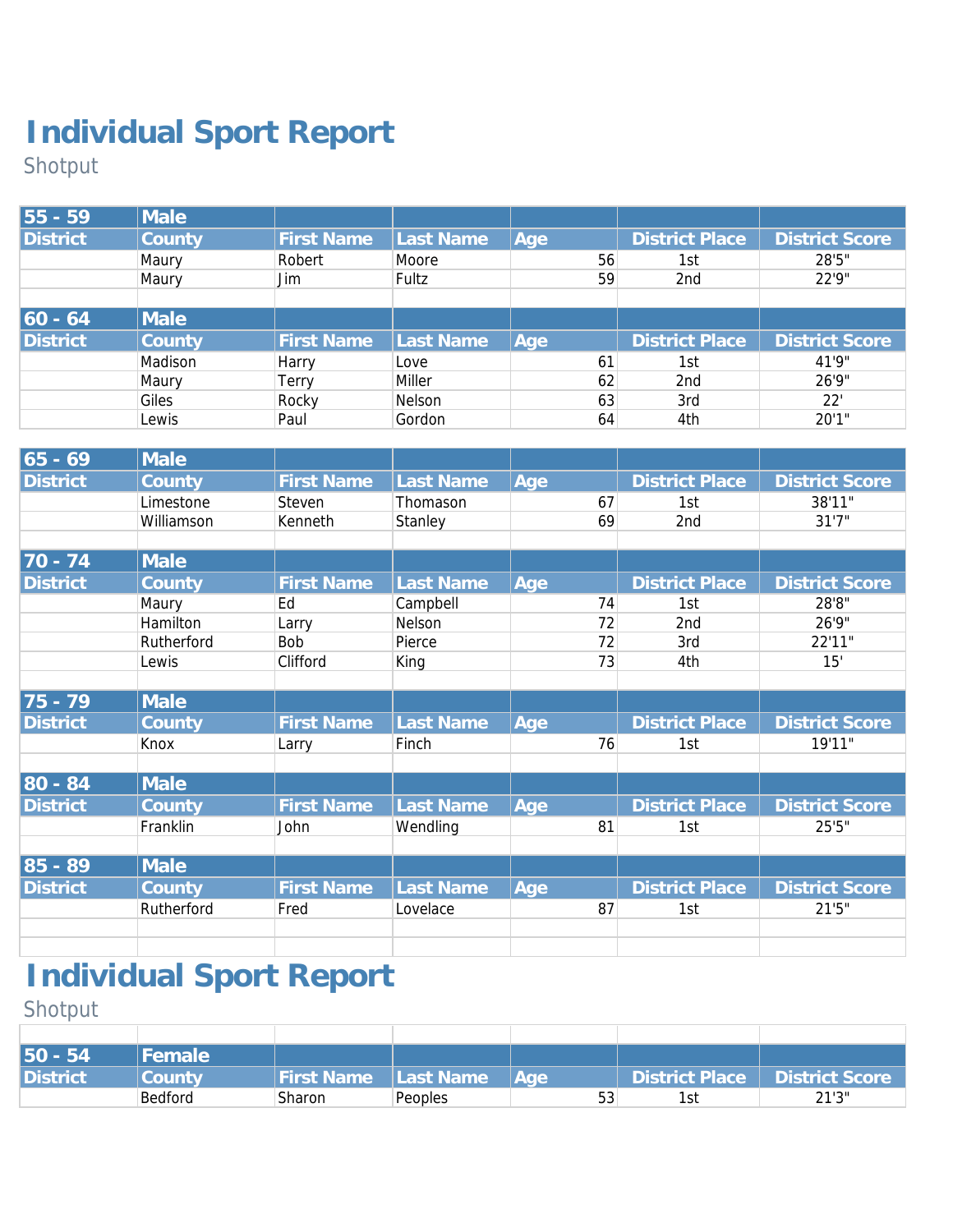| $ 60 - 64 $     | <b>Female</b> |                   |                  |      |                 |                       |
|-----------------|---------------|-------------------|------------------|------|-----------------|-----------------------|
| <b>District</b> | County        | <b>First Name</b> | Last Name        | lAae | District Place  | <b>District Score</b> |
|                 | Bedford       | Susie             | <b>Henderson</b> | 64   | 1st             | 20'1"                 |
|                 | Maury         | Mary              | Campbell         | 62   | 2 <sub>nd</sub> | 16'10"                |
|                 | Lawrence      | Carol             | Sherman          | 64   | 3rd             | 16'8"                 |

| 65 - 69  | Female        |            |                |             |                |                       |
|----------|---------------|------------|----------------|-------------|----------------|-----------------------|
| District | <b>County</b> | First Name | Last Name      | <b>IAae</b> | District Place | <b>District Score</b> |
|          | Williamson    | Cheryl     | <b>Stanley</b> | 66          |                | 21'10"                |
|          | Hickman       | Diane      | Garrett        | 69          | 2nd            | 17'11"                |

| $70 - 74$       | Female   |                   |           |            |                |                       |
|-----------------|----------|-------------------|-----------|------------|----------------|-----------------------|
| <b>District</b> | County   | <b>First Name</b> | Last Name | <b>Aae</b> | District Place | <b>District Score</b> |
|                 | Maury    | Rebecca           | Moore     | 73         | 1st            | 16'9"                 |
|                 | Maury    | Jodie             | Williams  | 71         | 2nd            | 15'3''                |
|                 | Maury    | Gladys            | West      | 73         | 3rd            | 13'7''                |
|                 | Lawrence | Barbara           | Morgan    | 70         | 4th            | 10'1"                 |

| $80 - 84$       | Female |                   |              |      |                |                       |
|-----------------|--------|-------------------|--------------|------|----------------|-----------------------|
| <b>District</b> | zountv | <b>First Name</b> | IlLast Name' | lAae | District Place | <b>District Score</b> |
|                 | Maury  | Patricia          | Mullen       | 81   | l st           | 16'7''                |

| $85 - 89$       | l Female'                     |                   |                  |             |                |                       |
|-----------------|-------------------------------|-------------------|------------------|-------------|----------------|-----------------------|
| <b>District</b> | $\mathcal L$ ount $\mathsf V$ | <b>First Name</b> | <b>Last Name</b> | <b>NAGE</b> | District Place | <b>District Score</b> |
|                 | Lawrence                      | Ruth              | <b>Brown</b>     | 89          | Ist            | 16'6''                |

| $90 - 94$       | Female   |                   |                   |      |                |                       |
|-----------------|----------|-------------------|-------------------|------|----------------|-----------------------|
| <b>District</b> | Zountv   | <b>First Name</b> | <b>ILast Name</b> | lAae | District Place | <b>District Score</b> |
|                 | Lawrence | Hazel             | Violet            | 90   | 1st            | 11'0"                 |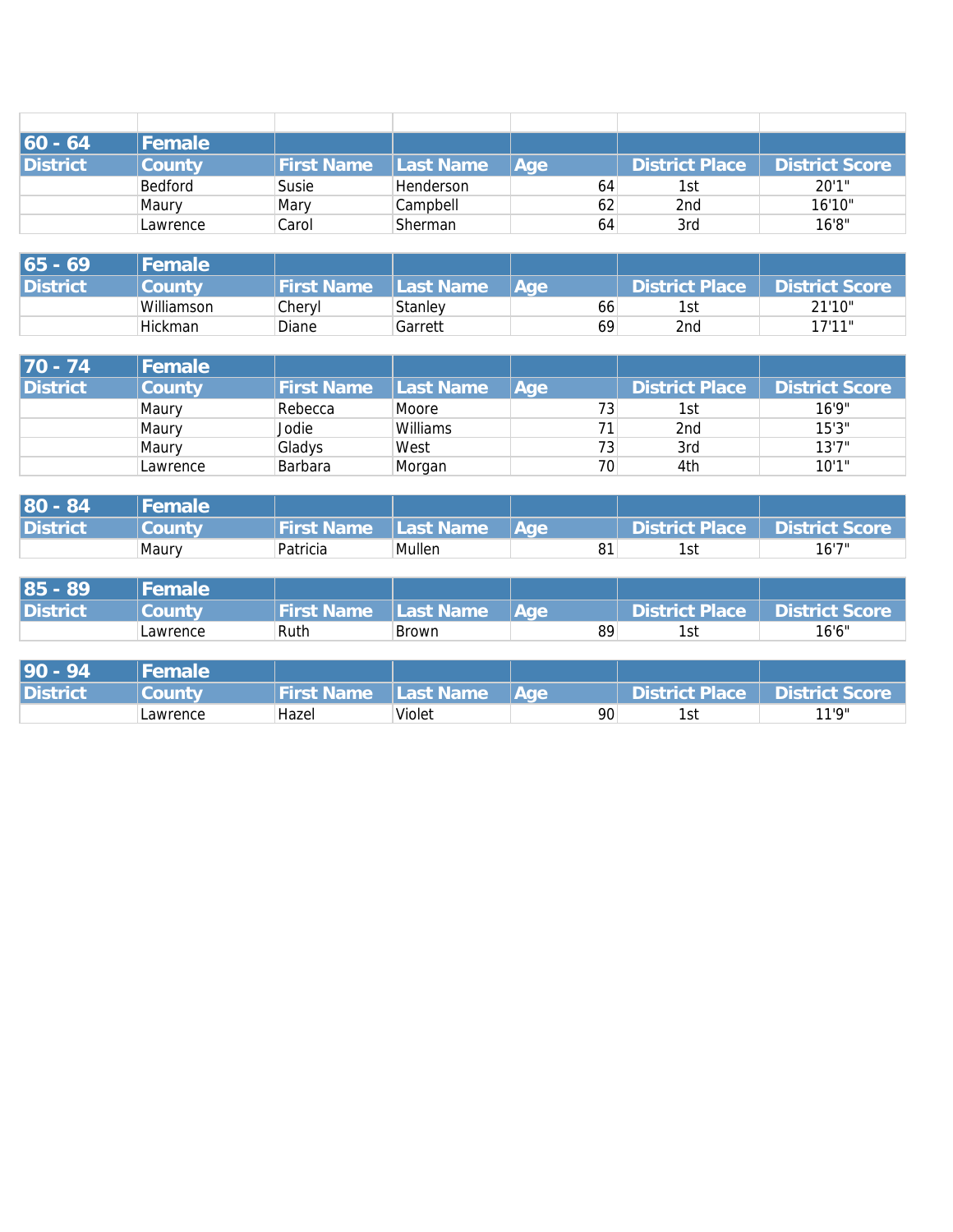Softball Throw

| $50 - 54$            | Female   |                   |                  |     |    |                       |                       |
|----------------------|----------|-------------------|------------------|-----|----|-----------------------|-----------------------|
| <b>District</b>      | County   | <b>First Name</b> | Last Name        | Age |    | <b>District Place</b> | <b>District Score</b> |
|                      | Bedford  | Sharon            | Peoples          |     | 53 | 1st                   | 96'                   |
|                      |          |                   |                  |     |    |                       |                       |
| $ 60 - 64$           | Female   |                   |                  |     |    |                       |                       |
| <b>District</b>      | County   | <b>First Name</b> | Last Name        | Age |    | <b>District Place</b> | <b>District Score</b> |
|                      | Lawrence | Carol             | Sherman          |     | 64 | 1st                   | 68'9"                 |
|                      | Maury    | Mary              | Campbell         |     | 62 | 2 <sub>nd</sub>       | 58'4"                 |
|                      |          |                   |                  |     |    |                       |                       |
| $65 - 69$            | Female   |                   |                  |     |    |                       |                       |
| <b>District</b>      | County   | <b>First Name</b> | Last Name        | Age |    | <b>District Place</b> | <b>District Score</b> |
|                      | Hickman  | Diane             | Garrett          |     | 69 | 1st                   | 50'                   |
|                      | Lewis    | Nonie             | Wilson           |     | 68 | 2nd                   | 47'7"                 |
|                      |          |                   |                  |     |    |                       |                       |
| $70 - 74$            | Female   |                   |                  |     |    |                       |                       |
| <b>District</b>      | County   | <b>First Name</b> | <b>Last Name</b> | Age |    | <b>District Place</b> | <b>District Score</b> |
|                      | Maury    | Judie             | Williams         |     | 71 | 1st                   | 57'8"                 |
|                      | Maury    | Rebecca           | Moore            |     | 73 | 2nd                   | 51'4"                 |
|                      | Lawrence | Barbara           | Morgan           |     | 70 | 3rd                   | 32'4"                 |
| 80 - 84              | Female   |                   |                  |     |    |                       |                       |
| <b>District</b>      | County   | <b>First Name</b> | Last Name        | Age |    | <b>District Place</b> | <b>District Score</b> |
|                      | Lewis    | Twanette          | <b>Nickell</b>   |     | 83 | 1st                   | 53'8"                 |
|                      |          |                   |                  |     |    |                       |                       |
| $85 - 89$            | Female   |                   |                  |     |    |                       |                       |
| <b>District</b>      | County   | <b>First Name</b> | Last Name        | Age |    | <b>District Place</b> | <b>District Score</b> |
|                      | Hickman  | Sue               | <b>Bratton</b>   |     | 85 | 1st                   | 45'8"                 |
|                      | Maury    | Ruth              | Harwell          |     | 89 | 2nd                   | 45'                   |
|                      | Lawrence | Ruth              | Brown            |     | 89 | 3rd                   | 34'                   |
|                      |          |                   |                  |     |    |                       |                       |
| $\overline{90}$ - 94 | Female   |                   |                  |     |    |                       |                       |
| <b>District</b>      | County   | <b>First Name</b> | Last Name        | Age |    | <b>District Place</b> | <b>District Score</b> |
|                      | Hickman  | <b>Brownie</b>    | Mayberry         |     | 94 | 1st                   | 42'10"                |
|                      | Lawrence | Hazel             | Violet           |     | 90 | 2nd                   | 31'                   |

#### **Individual Sport Report**

Softball Throw

| 55 - 59  | <b>IMale</b> |                        |       |      |      |                                 |
|----------|--------------|------------------------|-------|------|------|---------------------------------|
| District | County       | First Name   Last Name |       | lAae |      | District Place   District Score |
|          | Maury        | Jim                    | Fultz | 59   | l S1 | 96'                             |

| $60 - 64$       | Male   |                   |                   |     |                 |                |
|-----------------|--------|-------------------|-------------------|-----|-----------------|----------------|
| <b>District</b> | Countv | <b>First Name</b> | <b>ILast Name</b> | Age | District Place  | District Score |
|                 | Maury  | Terrv             | Miller            | 62  | 1st             | 107'6''        |
|                 | Lewis  | Paul              | Gordon            | 64  | 2 <sub>nd</sub> | 97'            |
|                 | Giles  | Rocky             | <b>Nelson</b>     | 63  | 3rd             | 89'2"          |
|                 | Lewis  | Paul              | Wilson            | 64  | 4th             | 54'3''         |